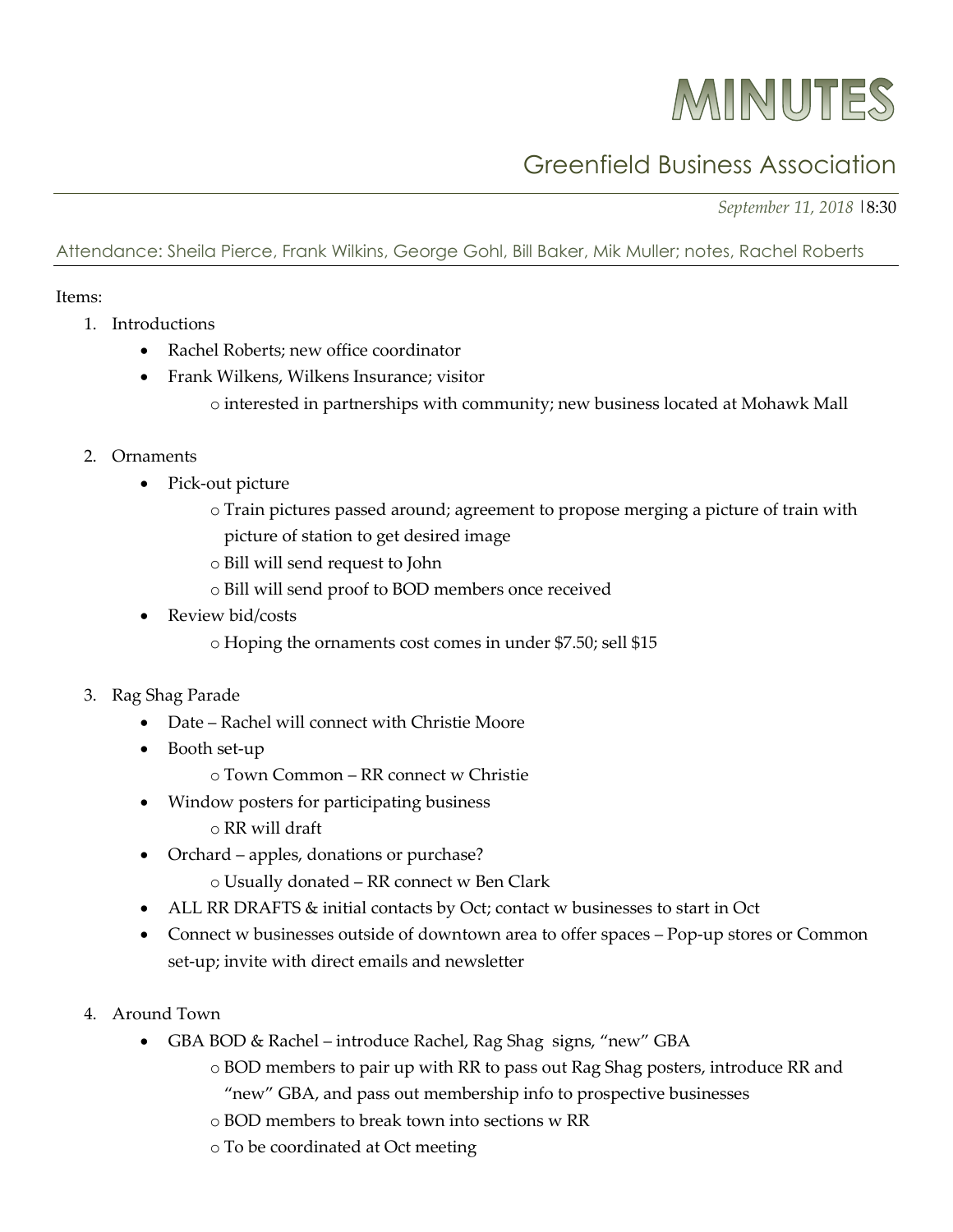- 5. Holiday Lights
	- Nan Rachel will connect
		- $\circ$  Investigate a new design with Nan How much \$ for 30 this year, 30 next year, final 40 third year?
		- o George proposed a lit wreath around each light and keeping the garlands
		- o Reluctant or non-participating businesses might sponsor new (less Jester-like) lighting
		- o Already costs \$9000/y for storage, maintenance/replacement, and set-up
	- Solicitation Form Rachel will draft a new one
	- Open discussion; What else is involved?
- 6. Jingle Fest
	- Early stages figuring out, date, who's does what/coordination with others
		- o First Friday? Dec 7
		- o RR to find chorus groups
		- o Luminaries
			- Bill will call Kringle; daylights better than tealights still have some daylights from last year
			- Bill has bags
			- Sand from DPW
			- Needs a work crew
			- $\bullet \quad \text{~}400$

o Link with YMCA for Santa parade from YMCA to Veteran's Mall; kids make ornaments @ YMCA before parade??

• Kids decorate a tree (maybe not "the" tree) w their handmade ornaments

o Wilson's Santa days are 12/21-24; will get Santa for Jingle Fest once date determined (Keith, firefighter?)

- Books Sheila remarked that kids anticipate books
	- RR noticed 3 bags of books in office
	- Mik will look for books his kids are done w that are in good condition
	- RR will contact Friends of GPL & Round About (and World Eye) for book donations
- o Natalie approached RR after meeting indicating Amy McMahan (Mesa Verde) will be coordinating with stores and wants to set a date – RR to contact
- 7. New Business
	- Draft new membership benefits materials
		- o Investigate with Natalie if insurance is available for GBA members through FCCC
		- o Look to GSFBA membership materials for ideas to expand our offerings
	- Membership